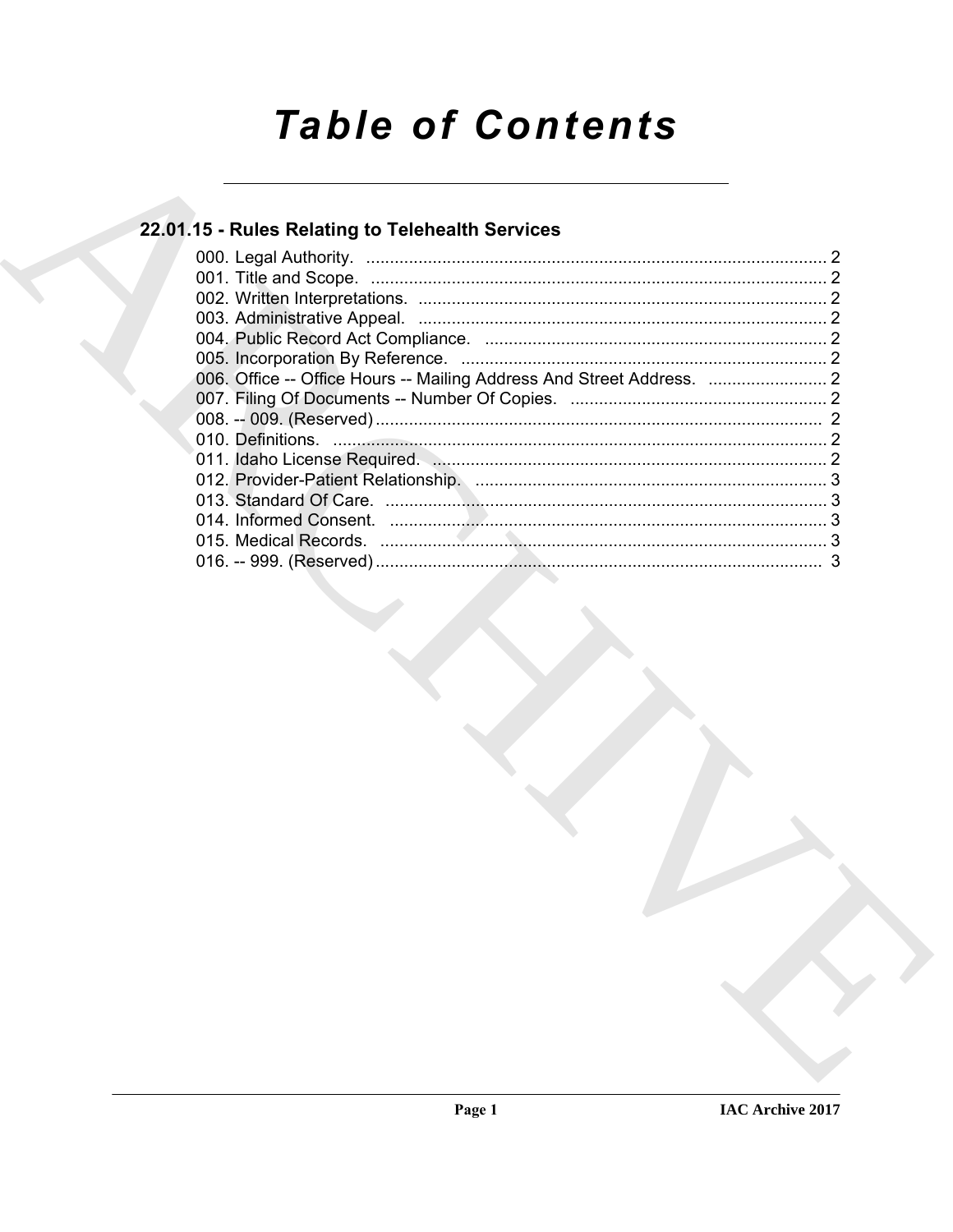#### **IDAPA 22 TITLE 01 CHAPTER 15**

#### **22.01.15 - RULES RELATING TO TELEHEALTH SERVICES**

#### <span id="page-1-19"></span><span id="page-1-1"></span><span id="page-1-0"></span>**000. LEGAL AUTHORITY.**

Pursuant to Section 54-5713 and Section 54-1806(2), Idaho Code, the Idaho State Board of Medicine is authorized to promulgate rules relating to telehealth services. (3-25-16)

#### <span id="page-1-2"></span>**001. TITLE AND SCOPE.**

<span id="page-1-22"></span>**01.** Title. These rules shall be cited as IDAPA 22.01.15, "Rules Relating to Telehealth Services."

 $(3-25-16)$ 

**02. Scope**. These rules define the scope of practice for telehealth service providers and defines how the patient-provider relationship may be established without face-to-face, in-person contact and places limitations on the prescriptions that can be authorized via telehealth tools. (3-25-16) prescriptions that can be authorized via telehealth tools.

#### <span id="page-1-23"></span><span id="page-1-3"></span>**002. WRITTEN INTERPRETATIONS.**

Written interpretations of these rules in the form of explanatory comments accompanying the notice of proposed rulemaking that originally proposed the rules and review of comments submitted in the rulemaking process in the adoption of these rules are available for review and copying at cost from the Board, 1755 Westgate Drive, Suite 140,<br>Box 83720 Boise, Idaho 83720-0058. Box 83720 Boise, Idaho 83720-0058.

#### <span id="page-1-12"></span><span id="page-1-4"></span>**003. ADMINISTRATIVE APPEAL.**

All contested cases shall be governed by the provisions of IDAPA 04.11.01, "Idaho Rules of Administrative Procedures of the Attorney General," and this chapter. (3-25-16) Procedures of the Attorney General," and this chapter.

#### <span id="page-1-21"></span><span id="page-1-5"></span>**004. PUBLIC RECORD ACT COMPLIANCE.**

These rules have been promulgated according to the provisions of Title 67, Chapter 52, Idaho Code, and are public records. (3-25-16) records.  $(3-25-16)$ 

#### <span id="page-1-18"></span><span id="page-1-6"></span>**005. INCORPORATION BY REFERENCE.**

The Idaho Telehealth Access Act, Chapter 57, Title 54, Idaho Code, is incorporated by reference into these rules.

 $(3-25-16)$ 

#### <span id="page-1-20"></span><span id="page-1-7"></span>**006. OFFICE -- OFFICE HOURS -- MAILING ADDRESS AND STREET ADDRESS.**

**CHAPTER 15**<br>
16. LEAD ANTIFORM THE CHARCON CONTENT OF THE HEALTH SERVICES<br>
16. LEAD AND INTERFERICANT CONTENT AND CONTENT AND CONTENT AND CONTENT AND SERVICE IS the content of the state of the state of the state of the s The central office of the Board shall be in Boise, Idaho. The Board's mailing address, unless otherwise indicated, shall be Idaho State Board of Medicine, Statehouse Mail, Boise, Idaho 83720. The Board's street address is 1755 Westgate Drive, Suite 140, Boise, Idaho 83704. The telephone number of the Board is (208) 327-7000. The Board's facsimile (FAX) number is (208) 327-7005. The Board's website is www.bom.idaho.gov. The Board's office hours for filing documents are  $8:00$  a.m. to  $5:00$  p.m. MST.

#### <span id="page-1-16"></span><span id="page-1-8"></span>**007. FILING OF DOCUMENTS -- NUMBER OF COPIES.**

All documents in rulemaking or contested case proceedings must be filed with the office of the Board. The original and one (1) electronic copy of all documents must be filed with the office of the Board. (3-25-16) and one  $(1)$  electronic copy of all documents must be filed with the office of the Board.

#### <span id="page-1-9"></span>**008. -- 009. (RESERVED)**

#### <span id="page-1-10"></span>**010. DEFINITIONS.**

<span id="page-1-15"></span><span id="page-1-14"></span><span id="page-1-13"></span>**01. Board**. The Idaho State Board of Medicine. (3-25-16)

**02.** Referenced Definitions. The other definitions applicable to these rules are those definitions set he Idaho Telehealth Access Act and in Section 54-5703, Idaho Code. (3-25-16) forth in the Idaho Telehealth Access Act and in Section 54-5703, Idaho Code.

#### <span id="page-1-17"></span><span id="page-1-11"></span>**011. IDAHO LICENSE REQUIRED.**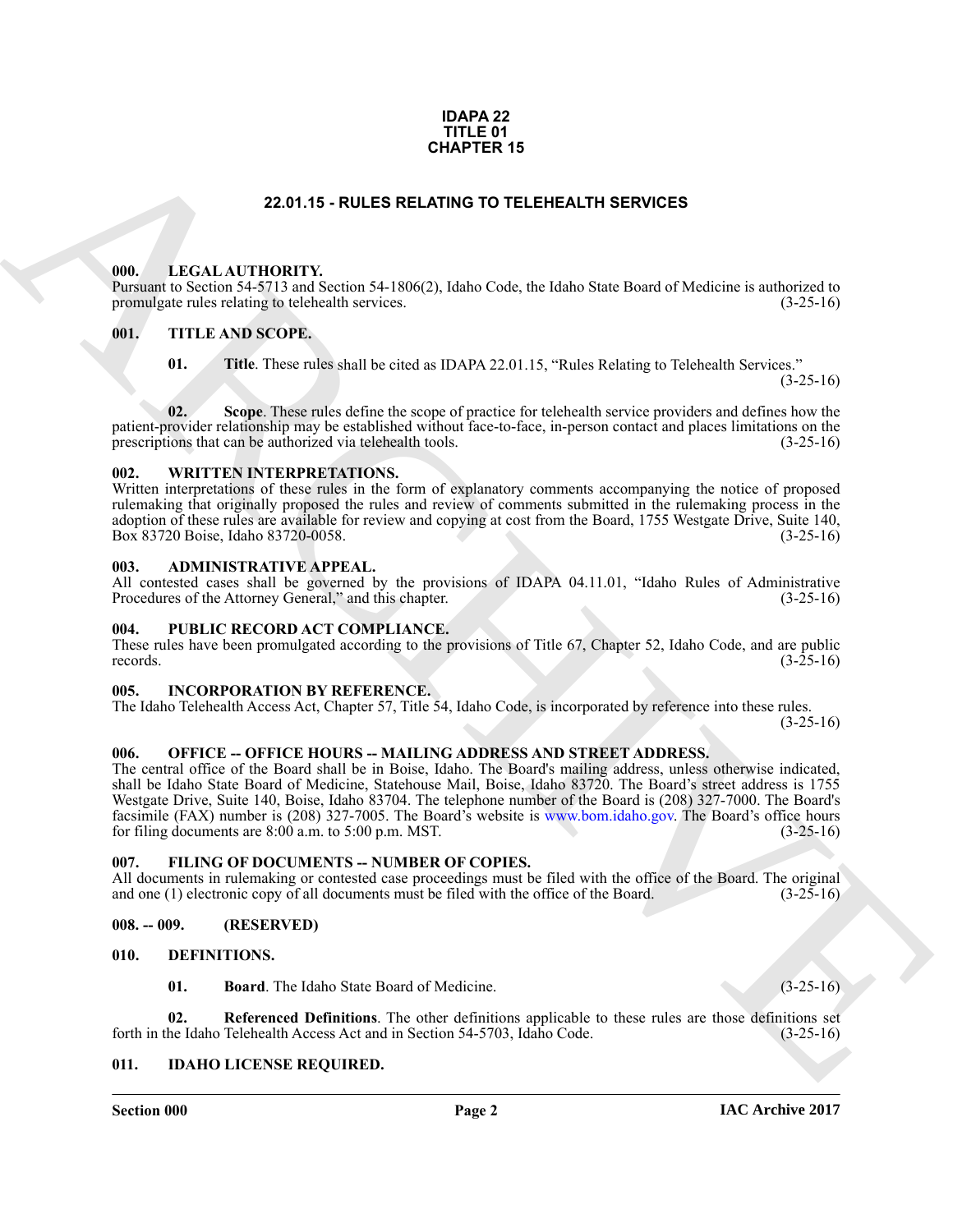Any physician, physician's assistant, respiratory therapist, polysomnographer, dietician, or athletic trainer who provides any telehealth services to patients located in Idaho must hold an active Idaho license issued by the Idaho State Board of Medicine for their applicable practice. (3-25-16) State Board of Medicine for their applicable practice.

#### <span id="page-2-11"></span><span id="page-2-0"></span>**012. PROVIDER-PATIENT RELATIONSHIP.**

In addition to the requirements set forth in Section 54-5705, Idaho Code, during the first contact with the patient, a provider licensed by the Idaho State Board of Medicine who is providing telehealth services shall: (3-2 provider licensed by the Idaho State Board of Medicine who is providing telehealth services shall:

<span id="page-2-15"></span><span id="page-2-13"></span><span id="page-2-12"></span>**01. Verification**. Verify the location and identity of the patient; (3-25-16)

**02. Disclose**. Disclose to the patient the provider's identity, their current location and telephone number o license number; (3-25-16) and Idaho license number;

**03. Consent**. Obtain appropriate consents from the patient after disclosures regarding the delivery models and treatment methods or limitations, including a special informed consent regarding the use of telehealth technologies; and (3-25-16) (3-25-16)

<span id="page-2-14"></span>**04. Provider Selection**. Allow the patient an opportunity to select their provider rather than being assigned a provider at random to the extent possible. (3-25-16)

#### <span id="page-2-16"></span><span id="page-2-1"></span>**013. STANDARD OF CARE.**

A provider providing telehealth services to patients located in Idaho must comply with the applicable Idaho community standard of care. The provider shall be personally responsible to familiarize themselves with the applicable Idaho community standard of care. If a patient's presenting symptoms and conditions require a physical examination, lab work or imaging studies in order to make a diagnosis, the provider shall not provide diagnosis or treatment through telehealth services unless or until such information is obtained. (3-25-16) treatment through telehealth services unless or until such information is obtained.

#### <span id="page-2-5"></span><span id="page-2-2"></span>**014. INFORMED CONSENT.**

In addition to the requirements of Section 54-5708, Idaho Code, evidence documenting appropriate patient informed consent for the use of telehealth technologies must be obtained and maintained at regular intervals consistent with the community standard of care. Appropriate informed consent should, at a minimum, include the following terms:

(3-25-16)

<span id="page-2-9"></span><span id="page-2-8"></span><span id="page-2-7"></span>**01. Verification**. Identification of the patient, the provider and the provider's credentials; (3-25-16)

**02. Telehealth Determination**. Agreement of the patient that the provider will determine whether or not the condition being diagnosed and/or treated is appropriate for telehealth services; (3-25-16)

**03. Security Measures Information**. Information on the security measures taken with the use of telehealth technologies, such as encrypting data, password protected screen savers and data files, or utilizing other reliable authentication techniques, as well as potential risks to privacy and notwithstanding such measures; (3-25-16)

<span id="page-2-10"></span><span id="page-2-6"></span>**04. Potential Information Loss**. Disclosure that information may be lost due to technical failures.

 $(3-25-16)$ 

#### <span id="page-2-3"></span>**015. MEDICAL RECORDS.**

**Solution** denote the state of the control interaction of the Redefigure Columbus Control into the Columbus Control interaction of the columbus Columbus Control interaction of the columbus Columbus Columbus Columbus Colum As required by Section 54-5711, Idaho Code, any provider providing telehealth services as part of his or her practice shall generate and maintain medical records for each patient. The medical record should include, copies of all patientrelated electronic communications, including patient-physician communications, prescriptions, laboratory and test results, evaluations and consultations, relevant information of past care, and instructions obtained or produced in connection with the utilization of telehealth technologies. Informed consents obtained in connection with the provision of telehealth services should also be documented in the medical record. The patient record established during the provision of telehealth services must be accessible and documented for both the physician and the patient, consistent with all established laws and regulations governing patient healthcare records. (3-25-16)

<span id="page-2-4"></span>**016. -- 999. (RESERVED)**